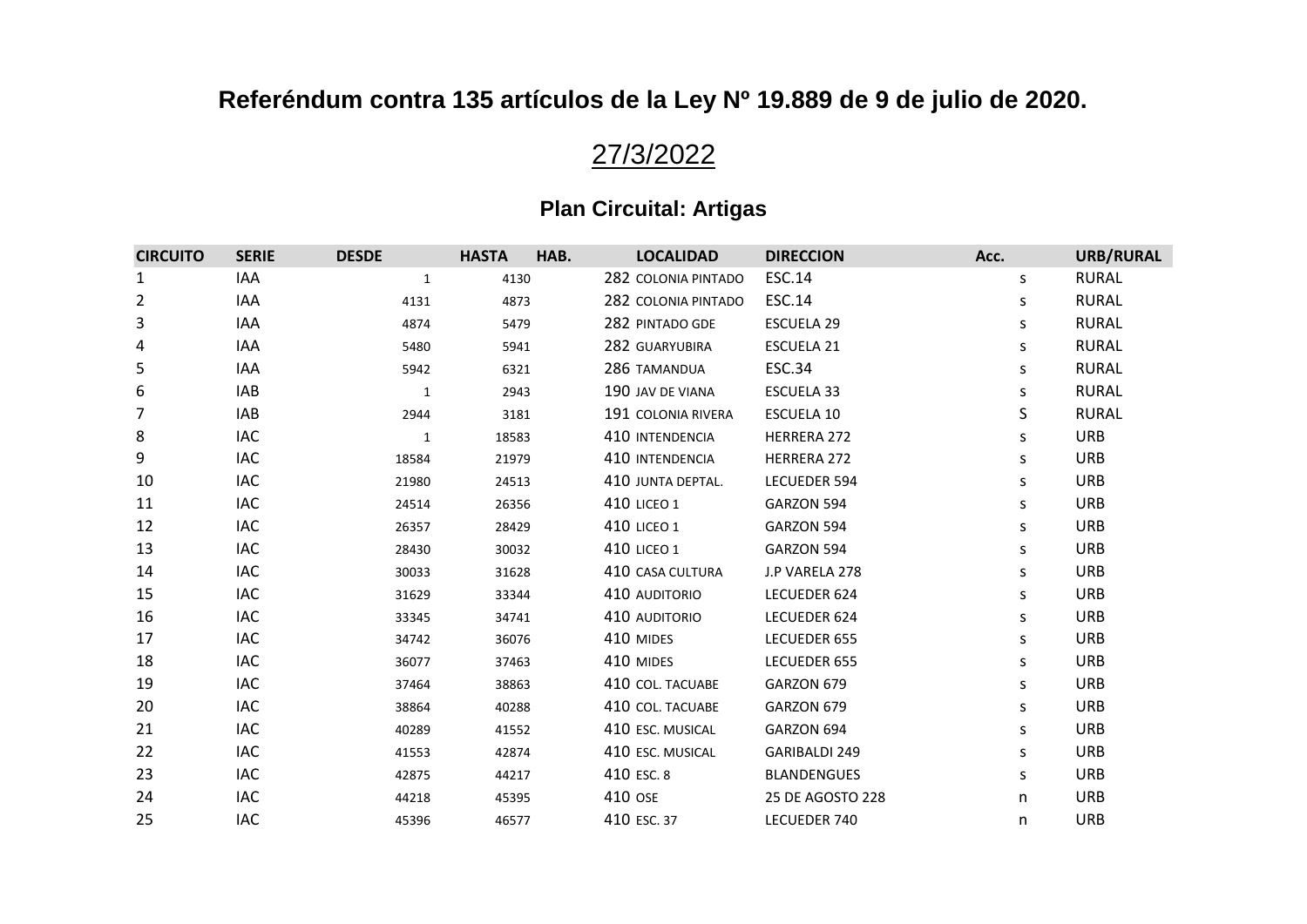# 27/3/2022

| <b>CIRCUITO</b> | <b>SERIE</b> | <b>DESDE</b> | <b>HASTA</b> | HAB. | <b>LOCALIDAD</b>     | <b>DIRECCION</b>            | Acc. | URB/RURAL  |
|-----------------|--------------|--------------|--------------|------|----------------------|-----------------------------|------|------------|
| 26              | <b>IAC</b>   | 46578        | 47961        |      | 410 ESC. 37          | LECUEDER 740                | n    | <b>URB</b> |
| 27              | IAC          | 47962        | 48982        |      | 410 OF. DESARROLLO   | BERRETA 668                 | s    | <b>URB</b> |
| 28              | <b>IAC</b>   | 48983        | 50047        |      | 410 GARABATOS        | GARIBALDI 330               | S    | <b>URB</b> |
| 29              | IAC          | 50048        | 51094        |      | 410 GARABATOS        | GARIBALDI 330               | S    | <b>URB</b> |
| 30              | <b>IAC</b>   | 51095        | 52173        |      | 410 OF. CATASTRO     | <b>BERRETA 488</b>          | S    | <b>URB</b> |
| 31              | IAC          | 52174        | 53259        |      | 410 REG PROPIEDAD    | <b>BERRETA 470</b>          | S    | <b>URB</b> |
| 32              | IAC          | 53260        | 54470        |      | 410 CLUB DEPORTIVO   | <b>HERRERA Y BERRETA</b>    | S    | <b>URB</b> |
| 33              | IAC          | 54471        | 55675        |      | 410 CLUB DEPORTIVO   | <b>HERRE RA Y BERRETA</b>   | S    | <b>URB</b> |
| 34              | <b>IAC</b>   | 55676        | 56759        |      | 410 CLUB DEPORTIVO   | <b>HERRE RA Y BERRETA</b>   | S    | <b>URB</b> |
| 35              | <b>IAC</b>   | 56760        | 57936        |      | 400 ESC. 1 Y 2       | HERRERA 357                 | s    | <b>URB</b> |
| 36              | IAC          | 57937        | 58942        |      | 400 ESC. 1 Y 2       | HERRERA 357                 | s    | <b>URB</b> |
| 37              | IAC          | 58943        | 59802        |      | 400 ESC. 1 Y 2       | <b>HERRERA 357</b>          | s    | <b>URB</b> |
| 38              | <b>IAC</b>   | 59803        | 60657        |      | <b>400 JARDIN 93</b> | HERRERA 363                 | S    | <b>URB</b> |
| 39              | <b>IAC</b>   | 60658        | 61617        |      | <b>400 JARDIN 93</b> | HERRERA 363                 | S    | <b>URB</b> |
| 40              | IAC          | 61618        | 62394        |      | 400 INS. TRABAJO     | <b>HERRERA 215 BIS</b>      | S    | <b>URB</b> |
| 41              | <b>IAC</b>   | 62395        | 63084        |      | 400 INS. TRABAJO     | HERRERA 215 BIS             | S    | <b>URB</b> |
| 42              | <b>IAC</b>   | 63085        | 63787        |      | 400 DINAGUA          | D.LAMAS 462                 | S    | <b>URB</b> |
| 43              | <b>IAC</b>   | 63788        | 64486        |      | 400 DGI              | RIO BRANCO 257              | S    | <b>URB</b> |
| 44              | <b>IAC</b>   | 64487        | 65159        |      | 400 SOC ITALIANA     | <b>BERRETA 277</b>          | S    | <b>URB</b> |
| 45              | IAC          | 65160        | 65837        |      | 400 SOC. ESPAÑOLA    | LECUEDER 291                | s    | <b>URB</b> |
| 46              | <b>IAC</b>   | 65838        | 66450        |      | 400 ESC. 54          | <b>ORIBE Y Edo M.castro</b> | S    | <b>URB</b> |
| 47              | <b>IAC</b>   | 66451        | 67035        |      | 400 ESC. 54          | <b>ORIBE Y Edo M.castro</b> | S    | <b>URB</b> |
| 48              | IAC          | 67036        | 67582        |      | 400 BPS              | lecueder 228                | S    | <b>URB</b> |
| 49              | <b>IAC</b>   | 67583        | 68133        |      | 400 BPS              | lecueder 228                | S    | <b>URB</b> |
| 50              | IAC          | 68134        | 68653        |      | 400 INS. DE ESC.     | LEC.y A.F.Ramos             | S    | <b>URB</b> |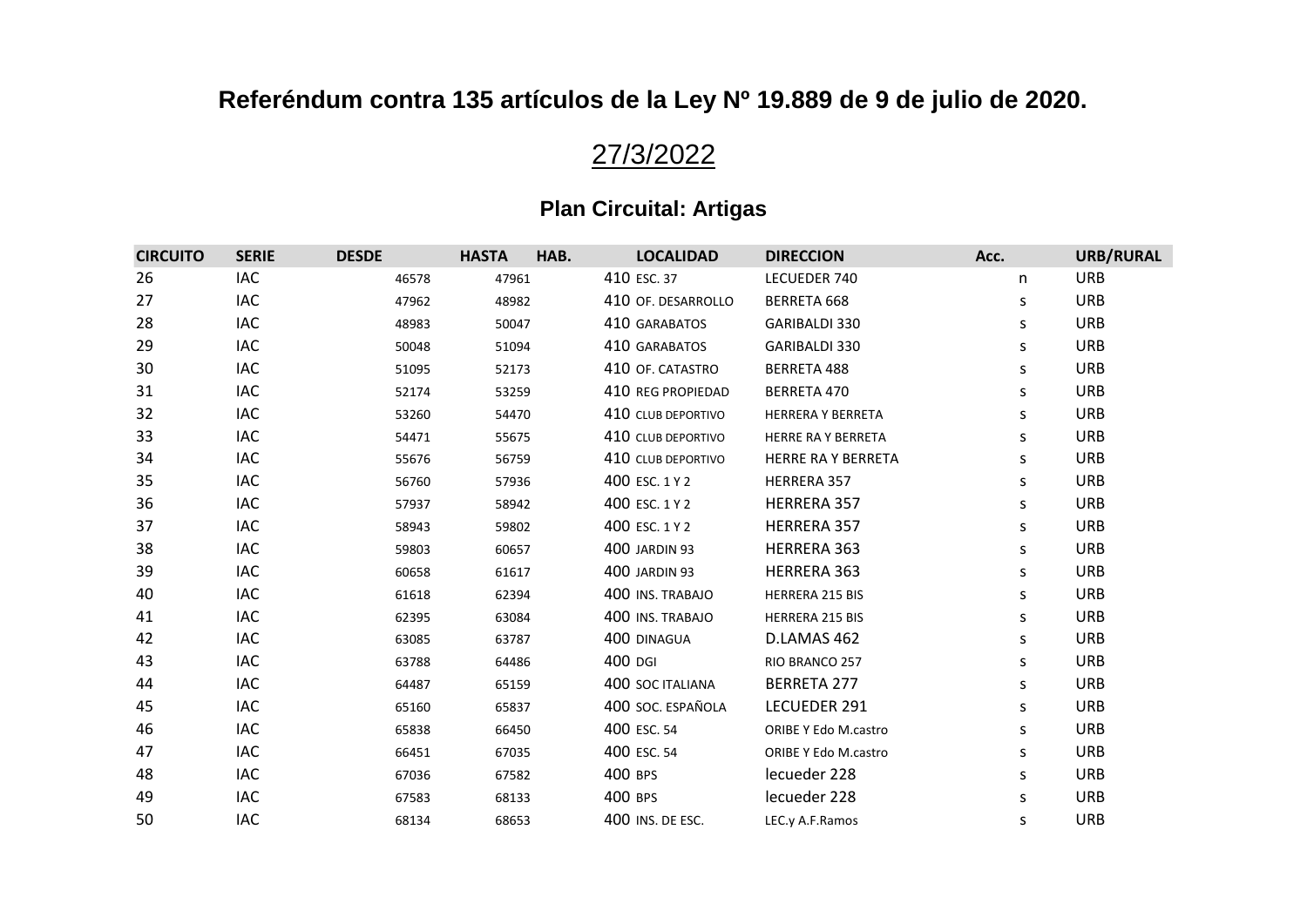# 27/3/2022

| <b>CIRCUITO</b> | <b>SERIE</b> | <b>DESDE</b> | <b>HASTA</b> | HAB.<br><b>LOCALIDAD</b> | <b>DIRECCION</b>               | Acc. | <b>URB/RURAL</b> |
|-----------------|--------------|--------------|--------------|--------------------------|--------------------------------|------|------------------|
| 51              | <b>IAC</b>   | 68654        | 69184        | 400 DGI                  | RIO BRANCO 257                 | S    | <b>URB</b>       |
| 52              | <b>IAC</b>   | 69185        | 69696        | 400 AEMA                 | LECUEDER 101                   | S    | <b>URB</b>       |
| 53              | <b>IAC</b>   | 69697        | 70177        | 400 AEMA                 | LECUEDER 101                   | S    | <b>URB</b>       |
| 54              | <b>IAC</b>   | 70178        | 70655        | 400 ESC. 72              | 18 DE JULIO 386                | S    | <b>URB</b>       |
| 55              | <b>IAC</b>   | 70656        | 71123        | 400 ESC. 72              | 18 DE JULIO 386                | S    | <b>URB</b>       |
| 56              | <b>IAC</b>   | 71124        | 71583        | 400 ESC. 72              | 18 DE JULIO 386                | S    | <b>URB</b>       |
| 57              | <b>IAC</b>   | 71584        | 72064        | 400 CEN. SALUD           | 18 DE JULIO 237                | S    | <b>URB</b>       |
| 58              | <b>IAC</b>   | 72065        | 72509        | 400 ARMA                 | D.LAMAS 52                     | S    | <b>URB</b>       |
| 59              | <b>IAC</b>   | 72510        | 72963        | 400 ESC. 43              | A. F.Ramos 235                 | S    | <b>URB</b>       |
| 60              | <b>IAC</b>   | 72964        | 73396        | 400 ESC. 43              | A. F.Ramos 235                 | S    | <b>URB</b>       |
| 61              | IAC          | 73397        | 73806        | 400 ESC. 43              | A. F.Ramos 235                 | S    | <b>URB</b>       |
| 62              | <b>IAC</b>   | 73807        | 74216        | 400 CLUB CHANA           | Blandengues Nº349              | s    | <b>URB</b>       |
| 63              | <b>IAC</b>   | 74217        | 74666        | 408 CLUB CHANA           | Blandengues Nº349              | s    | <b>URB</b>       |
| 64              | <b>IAD</b>   | $\mathbf{1}$ | 884          | <b>401 UTU</b>           | <b>BERNABE RIVERA 626</b>      | S    | <b>URB</b>       |
| 65              | <b>IAD</b>   | 885          | 1625         | <b>391 UTU</b>           | <b>BERNABE RIVERA 626</b>      | S    | <b>URB</b>       |
| 66              | <b>IAD</b>   | 1626         | 2308         | 391 UTU C. BASICO        | B.F.de Rivera y Lavalleja      | S    | <b>URB</b>       |
| 67              | <b>IAD</b>   | 2309         | 2988         | <b>391 LICEO 2</b>       | <b>B.F.Rivera</b>              | S    | <b>URB</b>       |
| 68              | <b>IAD</b>   | 2989         | 3620         | 391 LICEO 2              | <b>B.F.Rivera</b>              | S    | <b>URB</b>       |
| 69              | <b>IAD</b>   | 3621         | 4184         | 391 IFD                  | <b>GRAL RIVERA Y LAVALLEJA</b> | S    | <b>URB</b>       |
| 70              | IAD          | 4185         | 4743         | 391 IFD                  | <b>GRAL RIVERA Y LAVALLEJA</b> | S    | <b>URB</b>       |
| 71              | <b>IAD</b>   | 4744         | 5257         | 391 ESC. 79              | <b>EMILIO MELO ¡S/N</b>        | S    | <b>URB</b>       |
| 72              | <b>IAD</b>   | 5258         | 5755         | 391 ESC. 83              | Cc.perichon s/n                | S    | <b>URB</b>       |
| 73              | <b>IAD</b>   | 5756         | 6211         | <b>391 ARPA</b>          | <b>B.RIVERA 623</b>            | S    | <b>URB</b>       |
| 74              | <b>IAD</b>   | 6212         | 6664         | 391 ASC. JUBILADOS       | E.M.CASTRO 566                 | S    | <b>URB</b>       |
| 75              | <b>IAD</b>   | 6665         | 7096         | <b>391 LICEO TACUABE</b> | <b>BALDOMIR 482</b>            | S    | <b>URB</b>       |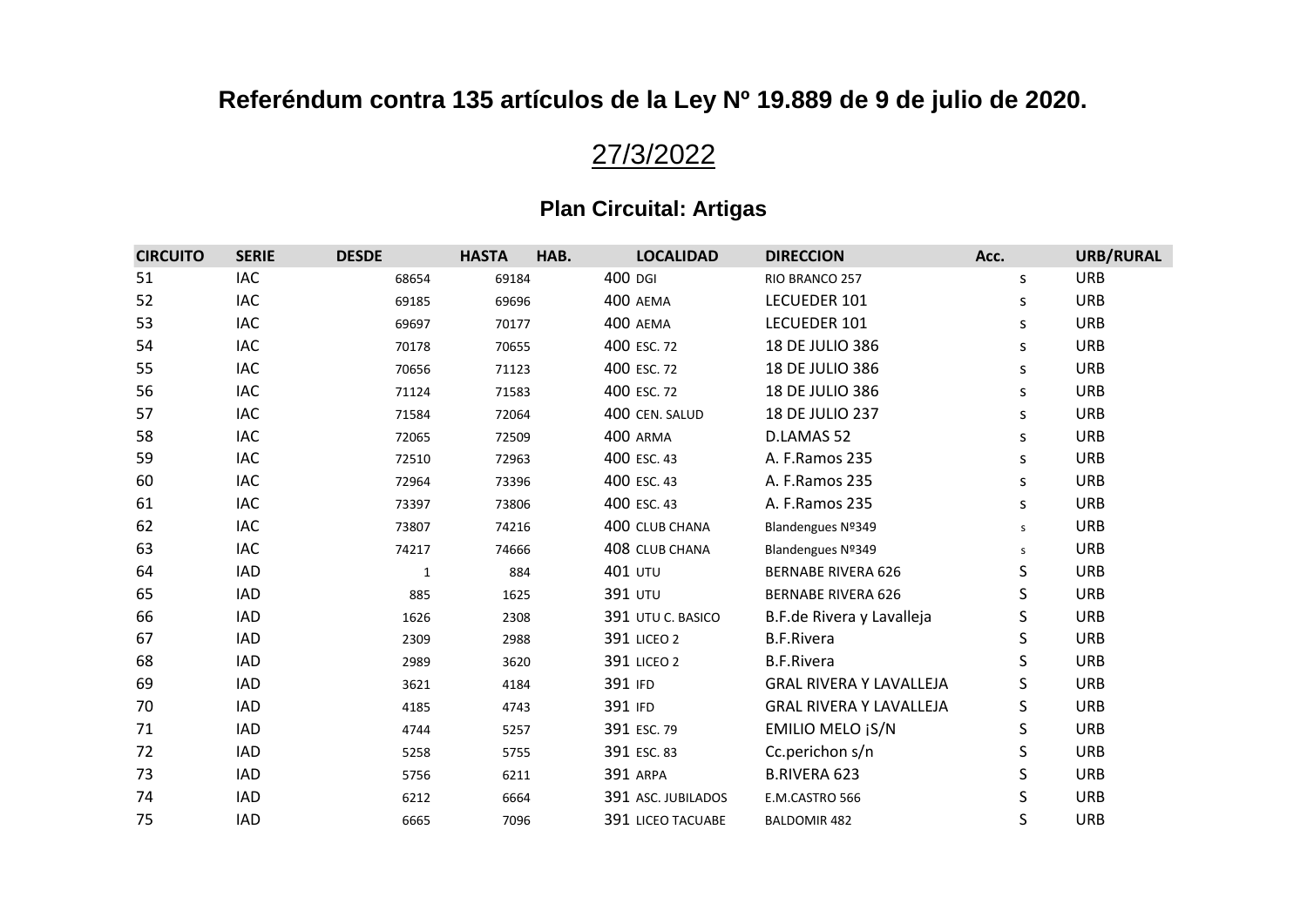# 27/3/2022

| <b>CIRCUITO</b> | <b>SERIE</b> | <b>DESDE</b> | <b>HASTA</b> | HAB. | <b>LOCALIDAD</b>     | <b>DIRECCION</b>           | Acc. | URB/RURAL  |
|-----------------|--------------|--------------|--------------|------|----------------------|----------------------------|------|------------|
| 76              | <b>IAD</b>   | 7097         | 7519         |      | 391 ESC. 56          | B.F.de Rivera 413          | S    | <b>URB</b> |
| 77              | IAD          | 7520         | 7932         |      | 391 ESC. 56          | B.F.de Rivera 413          | S    | <b>URB</b> |
| 78              | <b>IAE</b>   | $\mathbf{1}$ | 713          |      | 385 IG DE JESUCRISTO | A. Cheveste S/N            | s    | <b>URB</b> |
| 79              | IAE          | 714          | 1423         |      | 385 IG DE JESUCRISTO | A. Cheveste S/N            | s    | <b>URB</b> |
| 80              | <b>IAE</b>   | 1424         | 1980         |      | 385 IG DE JESUCRISTO | A. Cheveste S/N            | s    | <b>URB</b> |
| 81              | <b>IAE</b>   | 1981         | 2482         |      | 385 IG DE JESUCRISTO | A Cheveste S/N             | s    | <b>URB</b> |
| 82              | IAE          | 2483         | 2919         |      | 385 ESC. 65          | Andres Cheveste S/N        | S    | <b>URB</b> |
| 83              | <b>IAE</b>   | 2920         | 3348         |      | 385 ESC. 65          | Andres Cheveste S/N        | S    | <b>URB</b> |
| 84              | <b>IAE</b>   | 3349         | 3757         |      | 388 ESC. 65          | Andres Cheveste S/N        | S    | <b>URB</b> |
| 85              | <b>IAF</b>   | $\mathbf{1}$ | 828          |      | 400 C. ZORRILLA      | <b>BULEVAR ARTIGAS 148</b> | S    | <b>URB</b> |
| 86              | <b>IAF</b>   | 829          | 1535         |      | 400 C. ZORRILLA      | <b>BULEVAR ARTIGAS 148</b> | S    | <b>URB</b> |
| 87              | <b>IAF</b>   | 1536         | 2190         |      | 400 C. ZORRILLA      | <b>BULEVAR ARTIGAS 148</b> | S    | <b>URB</b> |
| 88              | <b>IAF</b>   | 2191         | 2743         |      | 400 GEST. AMBIENTAL  | Talleres c/Bella Union     | S    | <b>URB</b> |
| 89              | <b>IAF</b>   | 2744         | 3253         |      | 400 TALLERES MUN.    | Talleres y Rondezu         | S    | <b>URB</b> |
| 90              | IAF          | 3254         | 3740         |      | 400 ESC. 40          | Telmo G.da Rosa 1822       | S    | <b>URB</b> |
| 91              | <b>IAF</b>   | 3741         | 4199         |      | 400 ESC. 40          | Telmo G.da Rosa 1822       | S    | <b>URB</b> |
| 92              | <b>IAF</b>   | 4200         | 4626         |      | 400 ESC. 40          | Telmo G.da Rosa 1822       | S    | <b>URB</b> |
| 93              | <b>IAF</b>   | 4627         | 5046         |      | 403 ESC. 40          | Telmo G.da Rosa 1822       | S    | <b>URB</b> |
| 94              | IAG          | $1\,$        | 716          |      | <b>380 LICEO 3</b>   | Blas melo y Paraguay       | S    | <b>URB</b> |
| 95              | IAG          | 717          | 1320         |      | <b>380 LICEO 3</b>   | Blas melo y Paraguay       | S    | <b>URB</b> |
| 96              | IAG          | 1321         | 1857         |      | <b>380 LICEO 3</b>   | Blas melo y Paraguay       | S    | <b>URB</b> |
| 97              | IAG          | 1858         | 2352         |      | 380 ESC. 17          | 20 DE SET.y Blas Melo      | S    | <b>URB</b> |
| 98              | IAG          | 2353         | 2817         |      | 380 ESC. 17          | 20 DE SET.y Blas Melo      | s    | <b>URB</b> |
| 99              | IAG          | 2818         | 3267         |      | 380 ESC. 70          | W.Ferreira y B.Bum         | S    | <b>URB</b> |
| 100             | IAG          | 3268         | 3721         |      | 380 ESC. 70          | W.Ferreira y B.Bum         | S    | <b>URB</b> |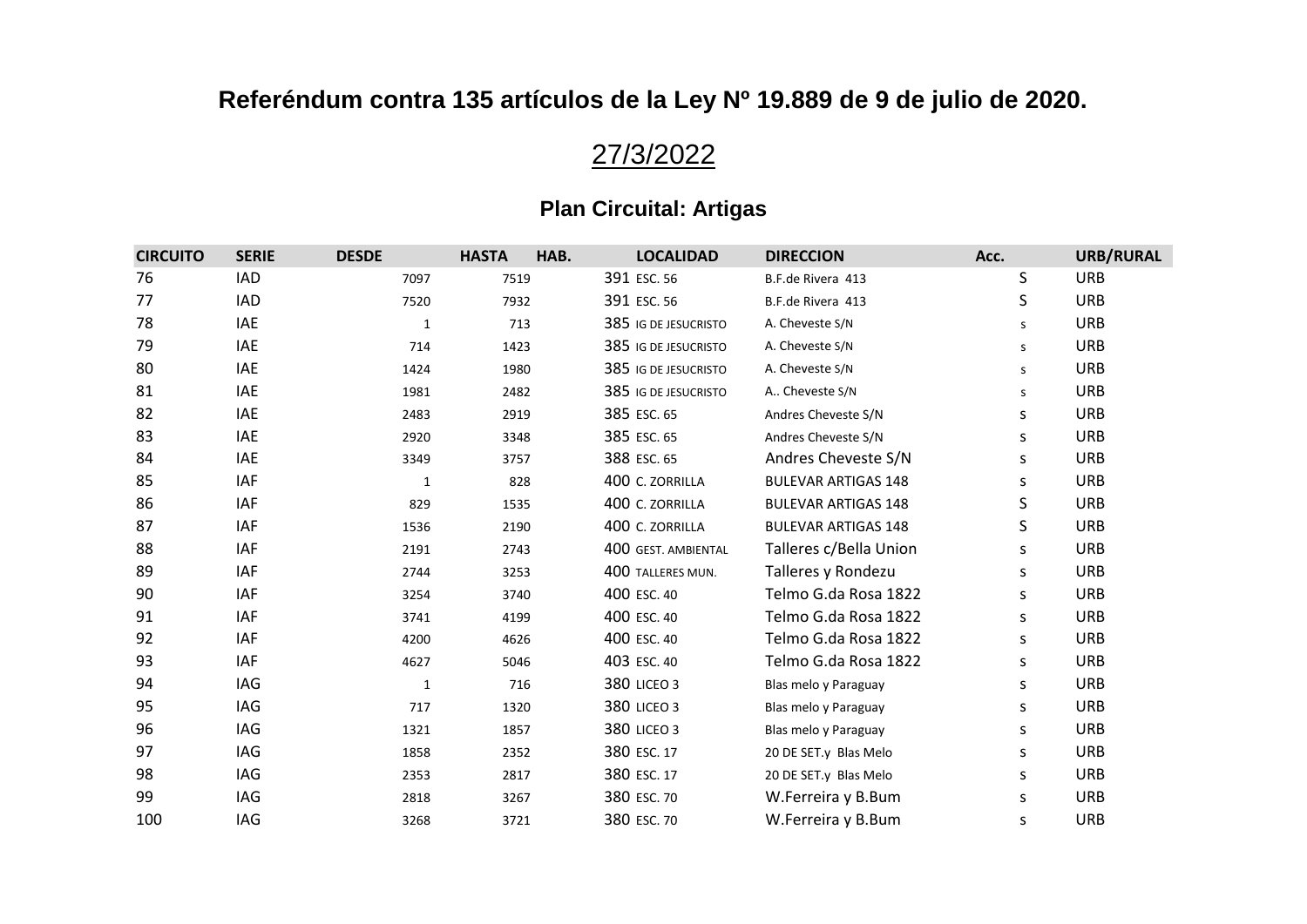# 27/3/2022

| <b>CIRCUITO</b> | <b>SERIE</b> | <b>DESDE</b> | <b>HASTA</b> | HAB. | <b>LOCALIDAD</b>     | <b>DIRECCION</b>       | Acc. | URB/RURAL    |
|-----------------|--------------|--------------|--------------|------|----------------------|------------------------|------|--------------|
| 101             | IAG          | 3722         | 4145         |      | 380 Ig.de Jesucristo | RUTA 30                | S.   | <b>URB</b>   |
| 102             | IAG          | 4146         | 4570         |      | 380 Ig.de Jesucristo | RUTA 30                | s    | <b>URB</b>   |
| 103             | IAG          | 4571         | 4960         |      | 380 Ig.de Jesucristo | RUTA 30                | S    | <b>URB</b>   |
| 104             | IAG          | 4961         | 5372         |      | 389 Ig.de Jesucristo | RUTA 30                | S    | <b>URB</b>   |
| 105             | IAH          | $\mathbf{1}$ | 375          |      | 348 ESC. 36          | <b>PINTADITO</b>       | S    | <b>URB</b>   |
| 106             | IAH          | 376          | 746          |      | 348 ESC. 36          | <b>PINTADITO</b>       | S    | <b>URB</b>   |
| 107             | <b>IBA</b>   | 1            | 1556         |      | 72 CATALAN GDE       | ESCUELA 44             | S    | <b>RURAL</b> |
| 108             | <b>IBB</b>   | $\mathbf{1}$ | 1288         |      | 130 RINC.DE PACHECO  | <b>ESCUELA 46</b>      | S    | <b>RURAL</b> |
| 109             | <b>IBC</b>   | $\mathbf{1}$ | 2003         |      | 257 SEQUEIRA         | <b>ESCCUELA 28</b>     | S    | <b>RURAL</b> |
| 110             | <b>IBC</b>   | 2004         | 2362         |      | 257 SEQUEIRA         | <b>ESCUELA 28</b>      | S    | <b>RURAL</b> |
| 111             | <b>IBC</b>   | 2363         | 2637         |      | 257 SEQUEIRA         | LICEO LOCAL            | S    | <b>RURAL</b> |
| 112             | <b>IBD</b>   | 1            | 1672         |      | 307 CAMPAMENTO       | ESCUELA 38             | S    | <b>RURAL</b> |
| 113             | <b>IBE</b>   | $\mathbf{1}$ | 550          |      | 41 DIEGO LAMAS       | <b>ESCUELA 35</b>      | S    | <b>RURAL</b> |
| 114             | <b>IBF</b>   | $\mathbf{1}$ | 224          |      | 16 COLONIA ARTIGAS   | <b>ESCUELA 50</b>      | S    | <b>RURAL</b> |
| 115             | <b>IBG</b>   | $\mathbf{1}$ | 228          |      | 27 PASO FARIAS       | ESCUELA 60             | S    | <b>RURAL</b> |
| 116             | ICA          | $\mathbf{1}$ | 3310         |      | 275 B.BRUM           | <b>MUNICIPIO</b>       | S    | <b>RURAL</b> |
| 117             | ICA          | 3311         | 3849         |      | 275 B.BRUM           | <b>CAIF CABELLITOS</b> | S    | <b>RURAL</b> |
| 118             | ICA          | 3850         | 4351         |      | 275 B.BRUM           | LICEO LOCAL            | S    | <b>RURAL</b> |
| 119             | ICA          | 4352         | 4801         |      | 275 B.BRUM           | LICEO LOCAL            | S    | <b>RURAL</b> |
| 120             | ICA          | 4802         | 5170         |      | 275 B.BRUM           | LICEO LOCAL            | S    | <b>RURAL</b> |
| 121             | ICA          | 5171         | 5496         |      | 275 B.BRUM           | ESCUELA 23             | S    | <b>RURAL</b> |
| 122             | ICA          | 5497         | 5823         |      | 275 B.BRUM           | <b>ESCUELA 23</b>      | S    | <b>RURAL</b> |
| 123             | ICA          | 5824         | 6118         |      | 281 B.BRUM           | ESCUELA 23             | S    | <b>RURAL</b> |
| 124             | <b>ICB</b>   | $\mathbf{1}$ | 840          |      | 225 COLONIA PALMA    | <b>ESCUELA 39</b>      | S    | <b>RURAL</b> |
| 125             | <b>ICB</b>   | 841          | 1101         |      | 225 COLONIA PALMA    | <b>ESCUELA 39</b>      | S    | <b>RURAL</b> |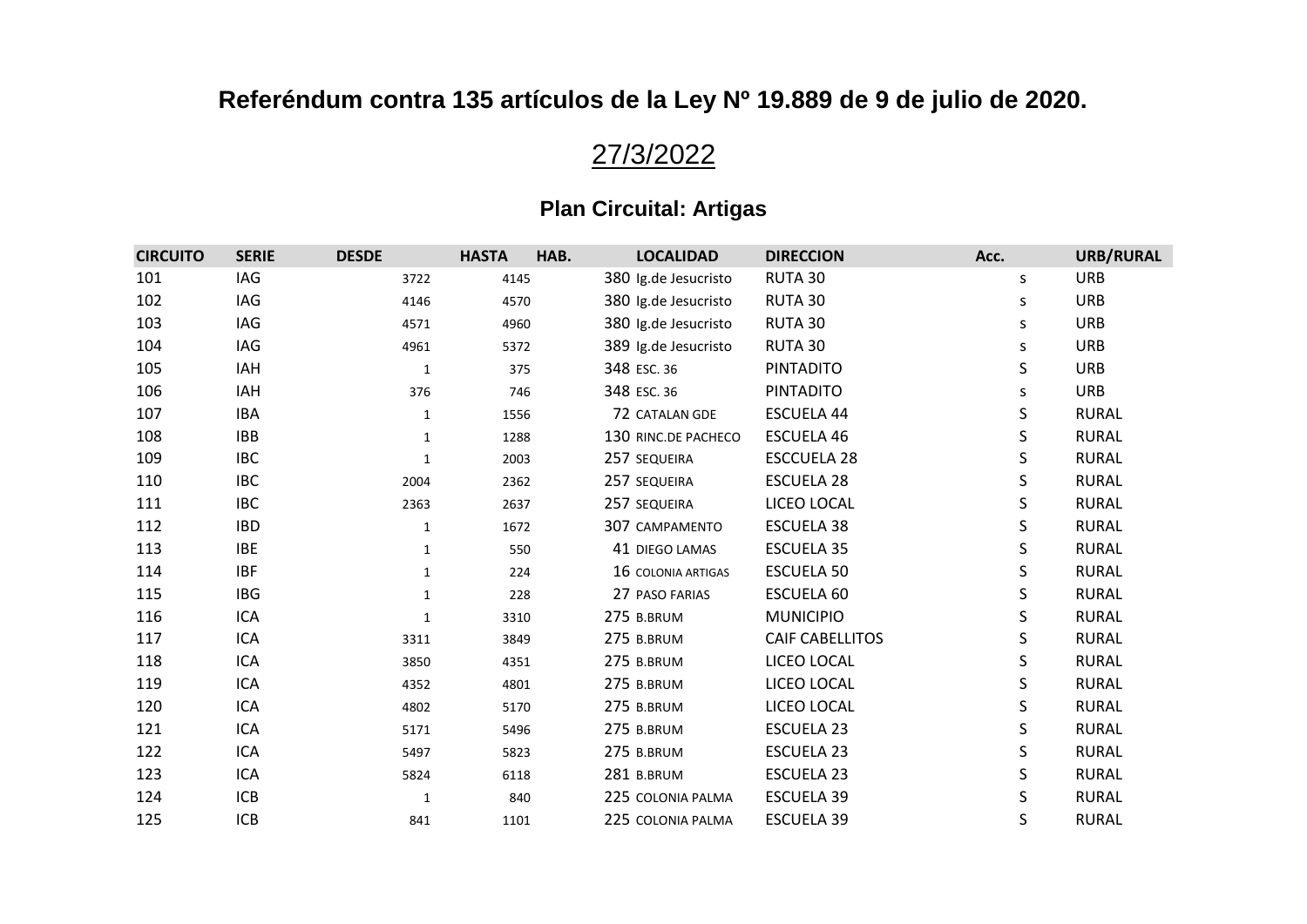# 27/3/2022

| <b>CIRCUITO</b> | <b>SERIE</b> | <b>DESDE</b> | <b>HASTA</b> | HAB. | <b>LOCALIDAD</b>    | <b>DIRECCION</b>           | Acc. | URB/RURAL    |
|-----------------|--------------|--------------|--------------|------|---------------------|----------------------------|------|--------------|
| 126             | ICC          | $\mathbf{1}$ | 3832         |      | 310 T.GOMENSORO     | <b>MUNICIPIO</b>           | S    | <b>RURAL</b> |
| 127             | ICC          | 3833         | 4506         |      | 310 T.GOMENSORO     | <b>SALON COMUNAL</b>       | S    | <b>RURAL</b> |
| 128             | ICC          | 4507         | 5063         |      | 310 T.GOMENSORO     | <b>CENTRO MEC</b>          | S    | <b>RURAL</b> |
| 129             | ICC          | 5064         | 5549         |      | 310 T.GOMENSORO     | <b>ESCUELA 5</b>           | S    | <b>RURAL</b> |
| 130             | ICC          | 5550         | 5980         |      | 310 T.GOMENSORO     | <b>ESCUELA 5</b>           | S    | <b>RURAL</b> |
| 131             | ICC          | 5981         | 6340         |      | 310 T.GOMENSORO     | CAIF                       | S    | <b>RURAL</b> |
| 132             | ICC          | 6341         | 6664         |      | 300 T.GOMENSORO     | LICEO LOCAL                | S    | <b>RURAL</b> |
| 133             | ICC          | 6665         | 6987         |      | 303 T.GOMENSORO     | LICEO LOCAL                | S    | <b>RURAL</b> |
| 134             | ICD          | $\mathbf{1}$ | 6298         |      | 400 MUNICIPIO       | AVDA ARTIGAS 750           | S    | <b>URB</b>   |
| 135             | ICD          | 6299         | 7821         |      | 400 MUNICIPIO       | AVDA ARTIGAS 750           | S    | <b>URB</b>   |
| 136             | ICD          | 7822         | 9243         |      | 400 MUNICIPIO       | <b>AVDA ARTIGAS 750</b>    | S    | <b>URB</b>   |
| 137             | ICD          | 9244         | 10217        |      | 400 ESC. 3          | Mones Quintela S/N B.U     | S    | <b>URB</b>   |
| 138             | ICD          | 10218        | 11309        |      | 400 ESC. 3          | Mones Quintela S/N B,U     | S    | <b>URB</b>   |
| 139             | ICD          | 11310        | 12237        |      | 400 ESC. 3          | Mones Quintela S/N B.U     | S    | <b>URB</b>   |
| 140             | ICD          | 12238        | 13306        |      | 400 AS. PLANTADORES | Avda.Artigas S/N.B.U       | S    | <b>URB</b>   |
| 141             | ICD          | 13307        | 14275        |      | 400 AS. PLANTADORES | Avda.Artigas S/N.B.U       | S    | <b>URB</b>   |
| 142             | ICD          | 14276        | 15233        |      | 400 BPS             | <b>MONES QUINTELA 1448</b> | S    | <b>URB</b>   |
| 143             | ICD          | 15234        | 16256        |      | 400 ADUANA          | Durazno 1360 .-            | S    | <b>URB</b>   |
| 144             | ICD          | 16257        | 17092        |      | 400 CASA DE CULTURA | <b>ROMANS Y Ferrandis</b>  | S    | <b>URB</b>   |
| 145             | ICD          | 17093        | 17914        |      | 400 ESC. 84         | Lidio Moraes 1245          | S    | <b>URB</b>   |
| 146             | ICD          | 17915        | 18628        |      | <b>400 LICEO 1</b>  | Gral Rivera 811            | S    | <b>URB</b>   |
| 147             | ICD          | 18629        | 19317        |      | <b>400 LICEO 1</b>  | Gral Rivera 811            | S    | <b>URB</b>   |
| 148             | ICD          | 19318        | 19986        |      | 400 ESC. 78 Y 88    | RODO 3253                  | S    | <b>URB</b>   |
| 149             | ICD          | 19987        | 20580        |      | 400 ESC. 78 y 88    | RODO 3253                  | S    | <b>URB</b>   |
| 150             | ICD          | 20581        | 21149        |      | <b>400 UTU</b>      | ARTIGAS Y P.ACOSTA         | S    | <b>URB</b>   |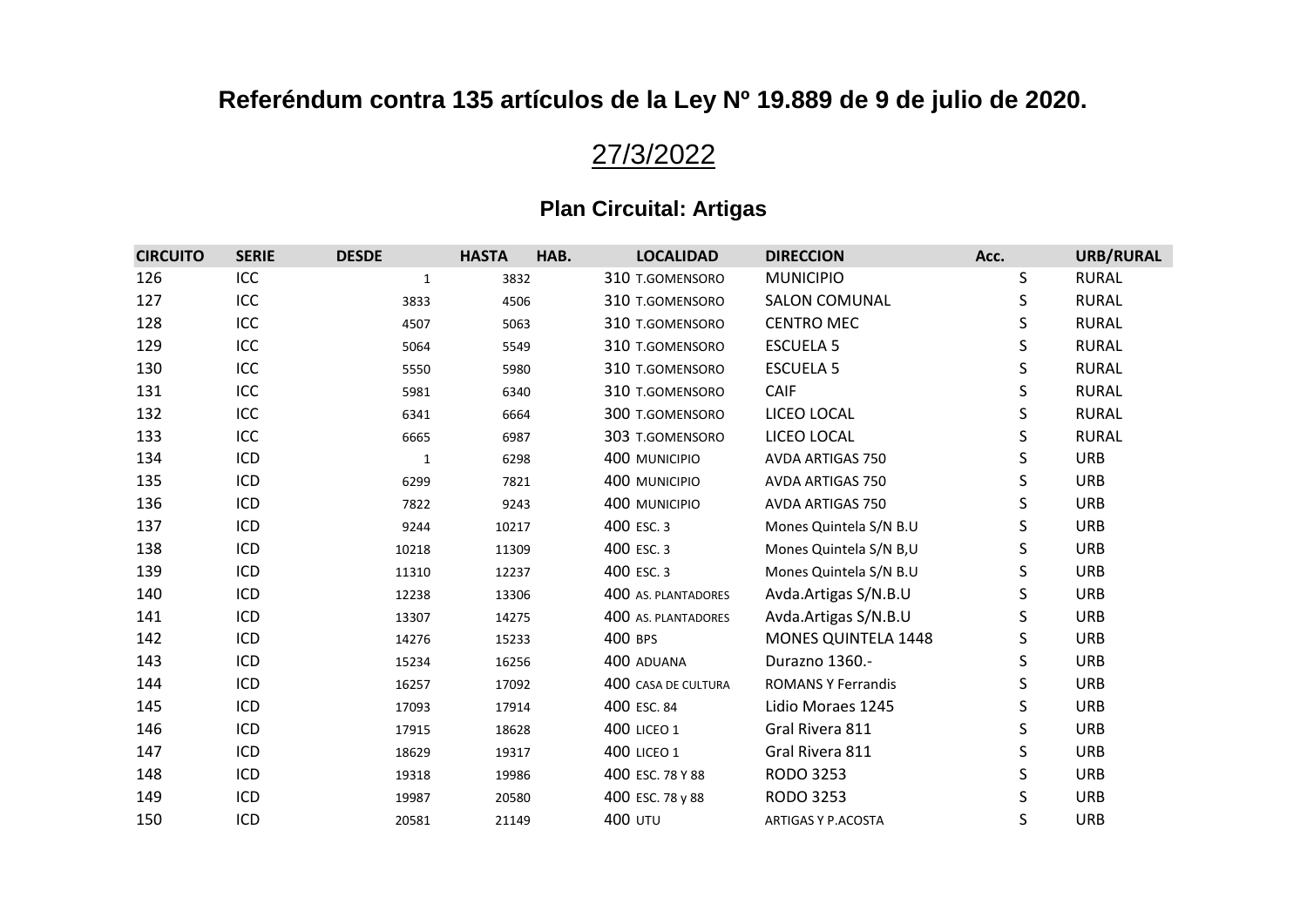# 27/3/2022

| <b>CIRCUITO</b> | <b>SERIE</b> | <b>DESDE</b> | <b>HASTA</b> | HAB.<br><b>LOCALIDAD</b>   | <b>DIRECCION</b>          | Acc. | <b>URB/RURAL</b> |
|-----------------|--------------|--------------|--------------|----------------------------|---------------------------|------|------------------|
| 151             | ICD          | 21150        | 21669        | <b>400 UTU</b>             | ARTIGAS Y P.ACOSTA        | S    | <b>URB</b>       |
| 152             | ICD          | 21670        | 22159        | <b>400 UTU</b>             | ARTIGAS Y P.ACOSTA        | S    | <b>URB</b>       |
| 153             | ICD          | 22160        | 22664        | <b>400 INAU</b>            | PEDRO ACOSTA S/n          | S    | <b>URB</b>       |
| 154             | ICD          | 22665        | 23130        | <b>400 TALLERES MPALES</b> | <b>CONT. AVDA ARTIGAS</b> | S    | <b>URB</b>       |
| 155             | ICD          | 23131        | 23583        | 400 ASOC. JUBILADOS        | <b>TAPES 1425</b>         | S    | <b>URB</b>       |
| 156             | ICD          | 23584        | 24036        | <b>400 LICEO 2</b>         | R.BRASIL 2017             | S    | <b>URB</b>       |
| 157             | ICD          | 24037        | 24491        | <b>400 LICEO 2</b>         | R.BRASIL 2017             | S    | <b>URB</b>       |
| 158             | ICD          | 24492        | 24926        | 400 ESC. 81                | VENEZUELA 1275            | S    | <b>URB</b>       |
| 159             | ICD          | 24927        | 25360        | 400 ESC. 81                | <b>VENEZUELA 1275</b>     | S    | <b>URB</b>       |
| 160             | ICD          | 25361        | 25771        | 400 INS. TRABAJO           | <b>ARTIGAS Y RODO</b>     | S    | <b>URB</b>       |
| 161             | ICD          | 25772        | 26191        | 387 ARBU                   | <b>CHILE 1197</b>         | S    | <b>URB</b>       |
| 162             | ICE          | $\mathbf{1}$ | 951          | 394 CUAREIM                | <b>ESCUELA 20</b>         | S    | <b>RURAL</b>     |
| 163             | ICE          | 952          | 1761         | 394 CUAREIM                | <b>ESCUELA 20</b>         | S    | <b>RURAL</b>     |
| 164             | ICE          | 1762         | 2272         | 394 CUAREIM                | <b>ESCUELA 20</b>         | S    | <b>RURAL</b>     |
| 165             | ICE          | 2273         | 2727         | 394 LAS PIEDRAS            | <b>ESC. 86</b>            | S    | <b>RURAL</b>     |
| 166             | <b>ICE</b>   | 2728         | 3199         | 394 LAS PIEDRAS            | <b>ESC. 86</b>            | S    | <b>RURAL</b>     |
| 167             | <b>ICE</b>   | 3200         | 3623         | 398 LAS PIEDRAS            | <b>ESC. 86</b>            | S    | <b>RURAL</b>     |
| 168             | ICF          | $\mathbf{1}$ | 710          | 258 CAMPODONICO            | <b>ESC.41</b>             | S    | <b>RURAL</b>     |
| 169             | <b>ICF</b>   | 711          | 1386         | 258 CORONADO               | ESC31                     | S    | <b>RURAL</b>     |
| 170             | <b>ICF</b>   | 1387         | 1794         | 258 CORONADO               | ESC31                     | S    | <b>RURAL</b>     |
| 171             | <b>ICF</b>   | 1795         | 2114         | 258 CAINSA                 | ESCUELA Nº64              | S    | <b>RURAL</b>     |
| 172             | ICF          | 2115         | 2393         | 262 CAINSA                 | ESCUELA Nº64              | S    | <b>RURAL</b>     |
| 173             | <b>IDA</b>   | $\mathbf{1}$ | 491          | 8 CERRO AMARILLO           | <b>ESCUELA 26</b>         | s    | <b>RURAL</b>     |
| 174             | <b>IDB</b>   | $\mathbf{1}$ | 2275         | 130 EST.CUARO              | <b>ESCUELA 24</b>         | S    | <b>RURAL</b>     |
| 175             | <b>IDC</b>   | 1            | 2894         | 254 TOPADOR                | <b>ESCUELA 45</b>         | S    | <b>RURAL</b>     |